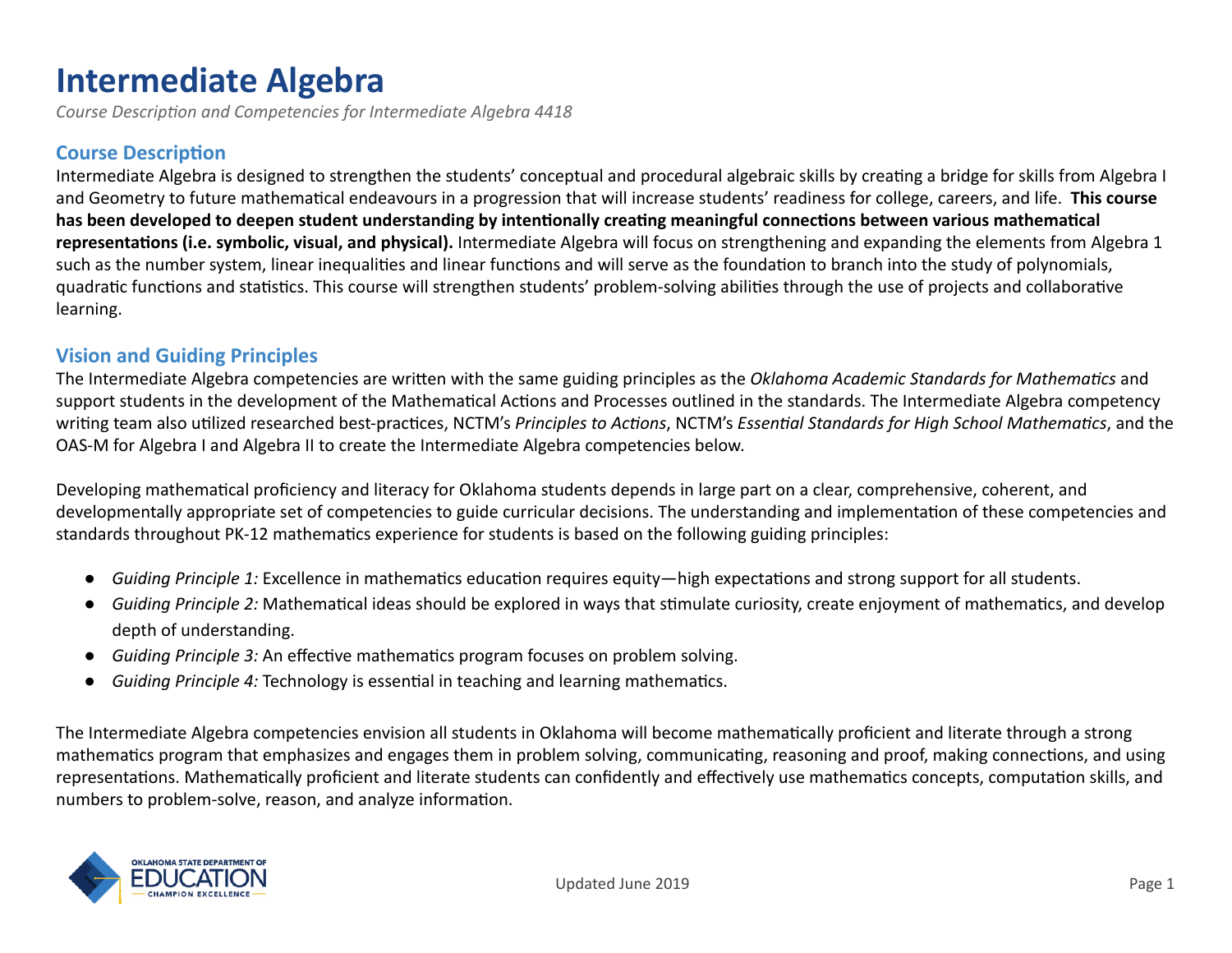# **Intermediate Algebra Competencies**

#### **Oklahoma Mathematical Actions and Processes.**

*The incorporation of the Oklahoma Mathematical Actions and Processes<sup>1</sup> were identified to be essential in the overall progression of PK-12 mathematics education. Throughout the implementation of the included competencies, it is essential to connect students to the holistic nature of mathematics that is represented within the Mathematical Actions and Processes. Throughout their PK-12 mathematical experience, students will:* 

**Develop a Deep and Flexible Conceptual Understanding.** Demonstrate a deep and flexible conceptual understanding of mathematical concepts, operations, and relations while making mathematical and real-world connections.

**Develop Accurate and Appropriate Procedural Fluency. Pursue efficient procedures for various computations and repeated processes based on a strong sense of** numbers. They will develop a sophisticated understanding of the development and application of algorithms and procedures.

**Develop Strategies for Problem Solving.** Analyze the parts of complex mathematical tasks and identify entry points to begin the search for a solution. They will select from a variety of problem solving strategies and use corresponding multiple representations (verbal, physical, symbolic, pictorial, graphical, tabular) when appropriate. They will pursue solutions to various tasks from real-world situations and applications that are often interdisciplinary in nature. They will find methods to verify their answers in context and will always question the reasonableness of solutions.

**Develop Mathematical Reasoning.** Explore and communicate a variety of reasoning strategies to think through problems. They will apply their logic to critique the thinking and strategies of others to develop and evaluate mathematical arguments, including making arguments and counterarguments and making connections to other contexts.

**Develop a Productive Mathematical Disposition.** Hold the belief that mathematics is sensible, useful and worthwhile. They will develop the habit of looking for and making use of patterns and mathematical structures. They will persevere and become resilient, effective problem solvers.

**Develop the Ability to Make Conjectures, Model, and Generalize.** Make predictions and conjectures and draw conclusions throughout the problem solving process based on patterns and the repeated structures in mathematics. They will create, identify, and extend patterns as a strategy for solving and making sense of problems.

**Develop the Ability to Communicate Mathematically.** Discuss, write, read, interpret and translate ideas and concepts mathematically. As they progress, students' ability to communicate mathematically will include their increased use of mathematical language and terms and analysis of mathematical definitions.

<sup>&</sup>lt;sup>1</sup> The Mathematical Actions and Processes were included in the 2015 revisions of the Oklahoma Academic Standards for Mathematics. Each of the seven components is based on the Process Standards produced by the National Council of Teachers of Mathematics in 2000 and the interwoven strands of Mathematical Proficiency identified in the 2001 National Research Council report, Adding it Up.

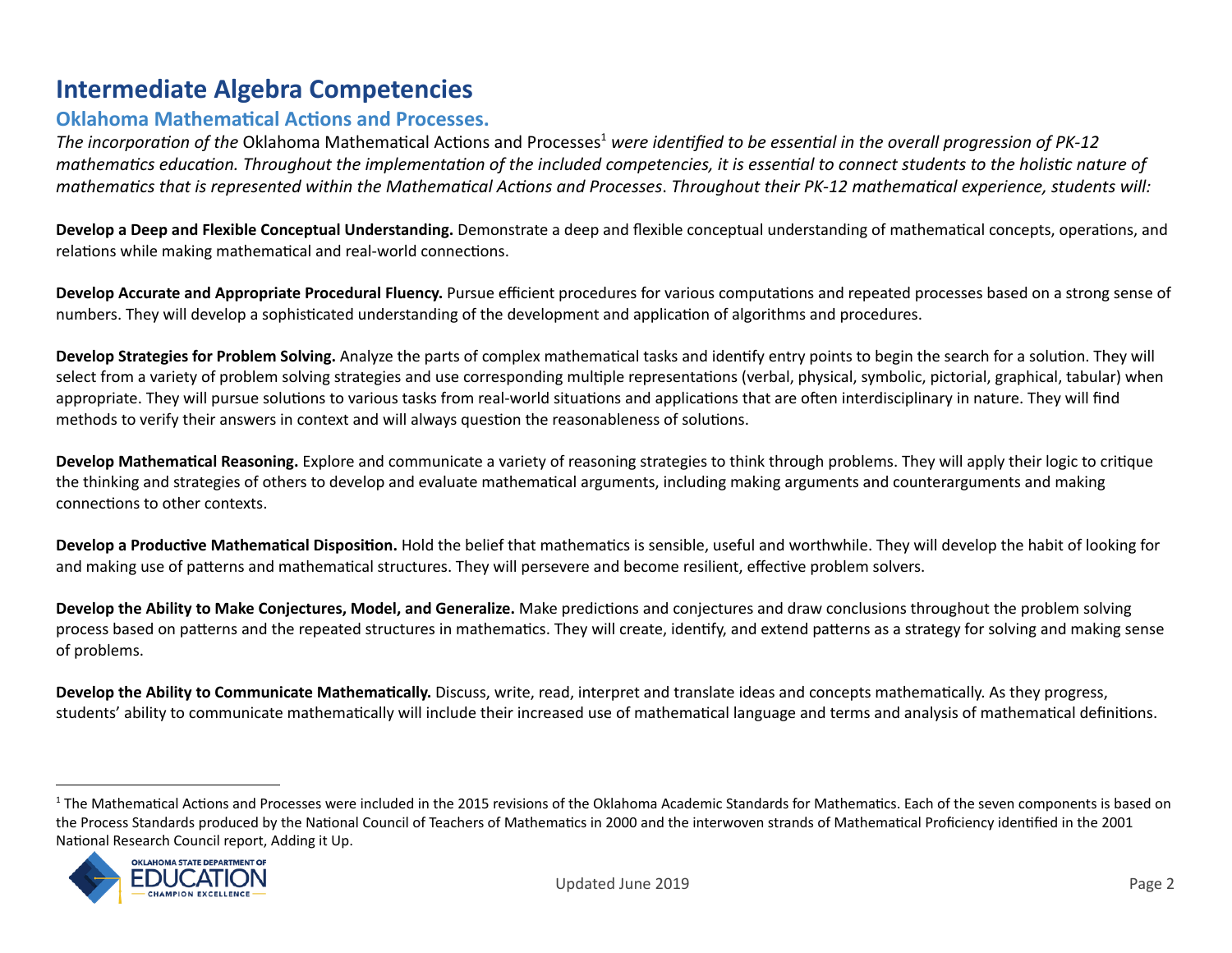# **Intermediate Algebra Competencies (IA)**

# **Numbers and Operations (N)**

*Reasoning with Numbers and Operations involves students developing number sense, understanding ways of representing numbers, analyzing relationships among numbers, and working with number systems beyond Algebra 1.* 

#### **IA.N.1 Students will extend the understanding of the real number system.**

- **IA.N.1.1** Explore and identify the similarities and differences in the subsets of real numbers, including counting, whole, integers, rational and irrational numbers.
- **IA.N.1.2** Use applicable symbols to categorize real numbers and interpret mathematical situations.

#### **IA.N.2 Students will perform operations with real numbers.**

- IA.N.2.1 Use real numbers with various arithmetic operations involving radicals and simplify to both exact and approximate solutions.
- **IA.N.2.2** Use all the properties of exponents to simplify monomials including zero and negative exponents.
- **IA.N.2.3** Use the Pythagorean theorem and distance formula.
- **IA.N.2.4** Find and illustrate the midpoint of a line segment given the two endpoints. Find and illustrate the endpoint of a line segment given one endpoint and the midpoint.

# **Algebraic Reasoning & Algebra (A)**

*Reasoning with Algebra involves students extending their mathematical understanding beyond the skills learned in Algebra 1. Students will have the opportunity to extend their knowledge of linear inequalities, absolute value functions and polynomials beyond the basic knowledge gathered in* previous math classes. Students will become fluent with inequalities and absolute value equations as seen in real world situations.

#### IA.A.1 Students will have opportunities to represent, solve and interpret inequalities.

**IA.A.1.1** Solve inequalities in one variable and graph the solutions on the number line.

**IA.A.1.2** Solve compound inequalities and graph their solutions on the number line.

**IA.A.1.3** Represent the solutions of systems of inequalities on the coordinate plane

**IA.A.1.4** Use algebraic, interval, and set notations to specify the solution sets of one and two variable inequalities.

**IA.A.1.5** Represent and solve real world situations with inequalities and interpret the solutions in their original context.

#### IA.A.2 Students will solve absolute value equations and interpret the results.

**IA.A.2.1** Solve absolute value equations in one variable and graph the solution sets on the number line.

**IA.A.2.2** Use set builder and interval notation to describe solutions to absolute value equations.

**IA.A.2.3** Model real world situations involving absolute value equations.

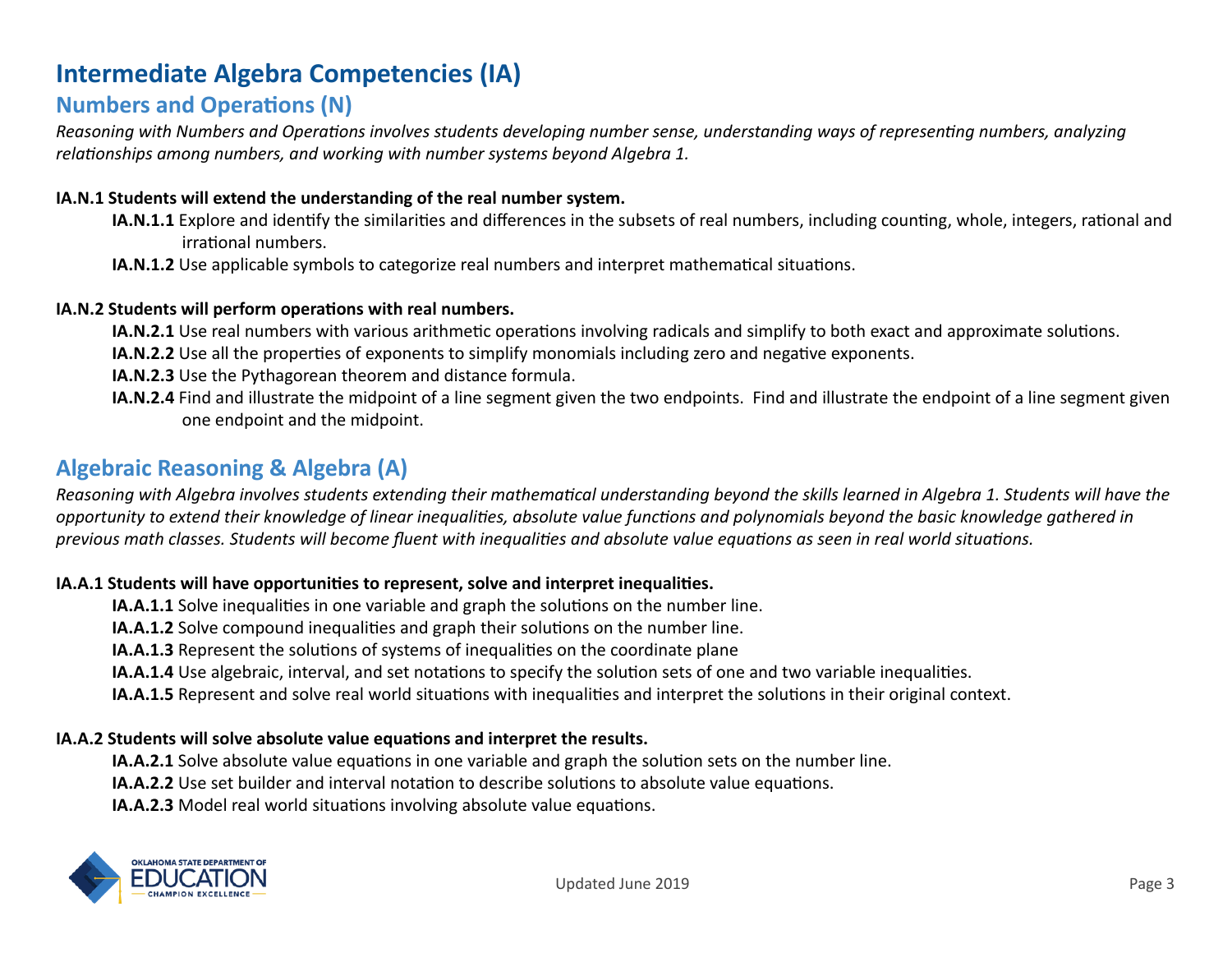# **Algebraic Reasoning & Algebra (A):** *continued*

#### **IA.A.3 Students will simplify and perform operations with polynomials.**

- **IA.A.3.1** Add and subtract various polynomials.
- **IA.A.3.2** Multiply various polynomials.
- **IA.A.3.3** Divide polynomials by binomials.
- **IA.A.3.4** Factor out the greatest common factor (constant or single variable only) of any polynomial.
- **IA.A.3.5** Identify zeros, roots, x-intercept, solutions of trinomials with a leading coefficient of 1 by factoring.
- **IA.A.3.6** Use the quadratic formula to find solutions of polynomials with a leading coefficient of 1.
- **IA.A.3.7** Use the discriminant (b^2-4ac) to identify the number of real solutions of a polynomial.
- **IA.A.3.8** Factor difference of squares and perfect square trinomials with any leading coefficient.
- **IA.A.3.9** Identify zeros, roots, x-intercepts, solutions of trinomials with a leading coefficient *greater than 1* by factoring, using the quadratic formula, completing the square or other methods.

# **Functions** (F)

*Reasoning with functions provides students with opportunities to investigate multiple representations using the same data. Students will deepen* their understanding of functions beyond understandings from Algebra 1.

#### IA.F.1 Students will analyze properties of functions through the use of data.

- **IA.F.1.1** Create and interpret graphs to solve mathematical and real-world problems.
- **IA.F.1.2** Identify the restrictions on the domain and range in real-world contexts.
- **IA.F.1.3** Write functions using function notation to model real-world situations.
- **IA.F.1.4** Identify the type of function used within a real-world situation while representing the function using tables, graphs or equations.
- **IA.F.1.5** Interpret function notation as an ordered pair and vice versa.
- **IA.F.1.6** Describe the contextual meaning of the coordinate point or interval within a function.

#### **IA.F.2 Students will create, analyze, and model transformations of absolute value and quadratic (in vertex form) functions.**

- **IA.F.2.1** Identify and graph absolute value and vertex-form quadratic functions with vertical and horizontal translations.
- **IA.F.2.2** Understand the role of the leading coefficient of absolute value and vertex-form quadratic functions.
- **IA.F.2.3** Explore the effects of using different patterns to build absolute value and quadratic functions.

#### **IA.F.3 Students will create and interpret piecewise functions.**

- **IA.F.3.1** Given a graph modeling a real-world situation, read and interpret piecewise-functions.
- **IA.F.3.2** Given a real-world situation, model the situation using a piecewise functions.